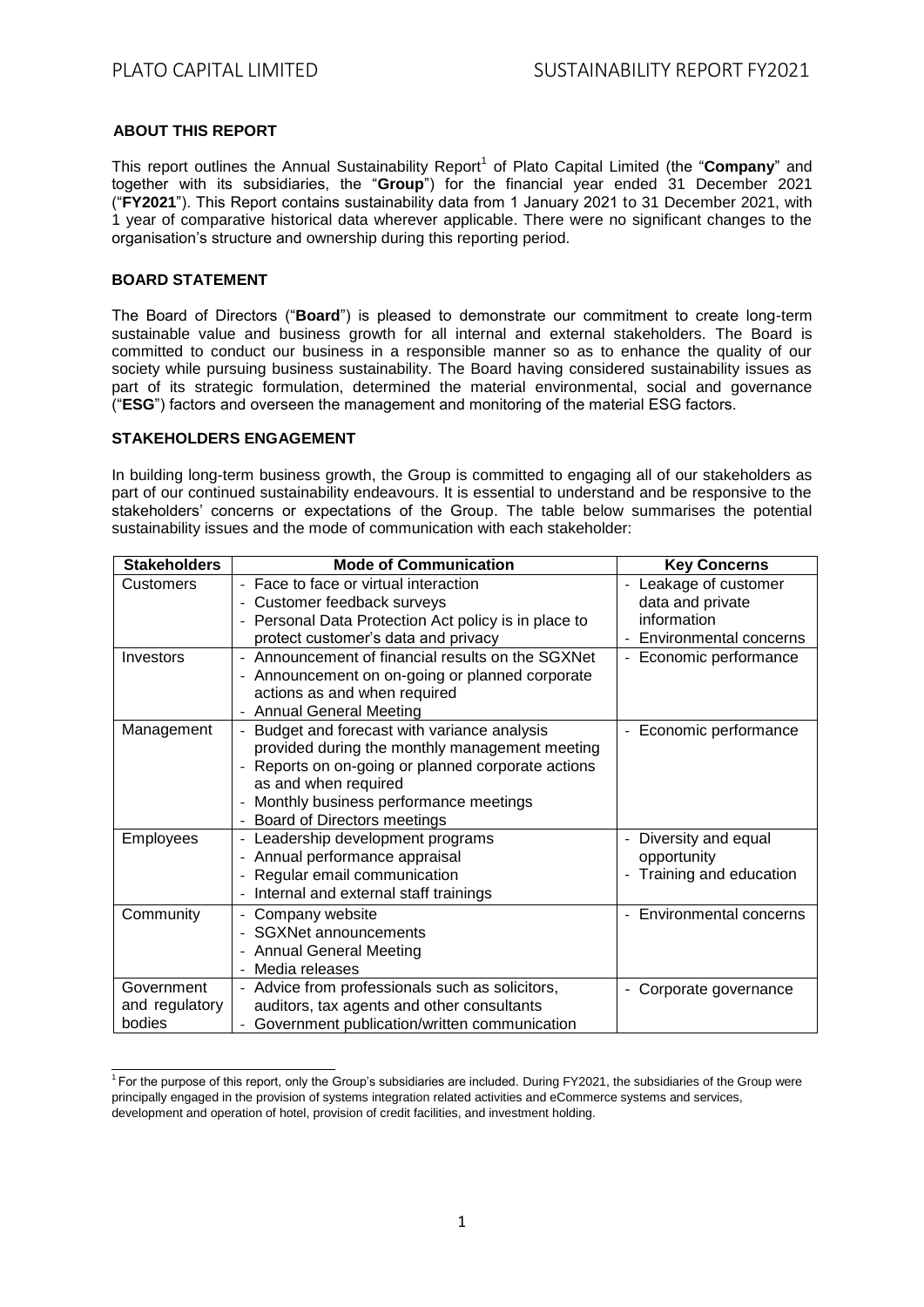# **MATERIALITY ASSESSMENT**

This Sustainability Report has been guided and prepared by reference to the globally recognised Global Reporting Initiative ("**GRI**") Standards, Rule 711B and Practice Note 7F of the Singapore Exchange Securities Trading Limited ("**SGX**") Listing Manual Section B: Rules of Catalist. The GRI Standards were chosen as GRI represents the global best practices for reporting on economic, environmental and social topics. Although the data and statistics disclosed in this report have not been assured by an independent external party, internal verification has been performed to ensure their accuracy.

As guided, a materiality assessment had been conducted by the management to determine and rank the significance of the Group's ESG issues, identify the strategic direction and set performance targets. From the above exercise, all potential material topics have been plotted in a materiality matrix as shown in Figure 1 based on their possible impact on the Group's business, and their importance to both internal and external stakeholders.





**Importance to internal stakeholders**

| Category                | <b>ESG Factors</b>                              | <b>GRI reference</b>                                                                                          | Where the<br><b>Impact Occurs</b>  |
|-------------------------|-------------------------------------------------|---------------------------------------------------------------------------------------------------------------|------------------------------------|
| Economic                | Economic performance                            | 201:<br>Direct<br>value<br>economic<br>generated and distributed                                              | Within and<br>outside the<br>Group |
| Social -<br>Workplace   | <b>Diversity</b><br>equal<br>and<br>opportunity | 405: Diversity of Governance bodies<br>and employees                                                          | Within the<br>Group                |
| Social -<br>Workplace   | Training and education                          | 404: Average hours of training per<br>year per employee                                                       | Within the<br>Group                |
| Social -<br>Marketplace | Customer privacy                                | 418:<br>Substantiated<br>complaints<br>concerning breaches of customer<br>privacy and losses of customer data | Outside the<br>Group               |
| Environmental           | Energy conservation                             | 302: Energy consumption within the<br>organization                                                            | Within the<br>Group                |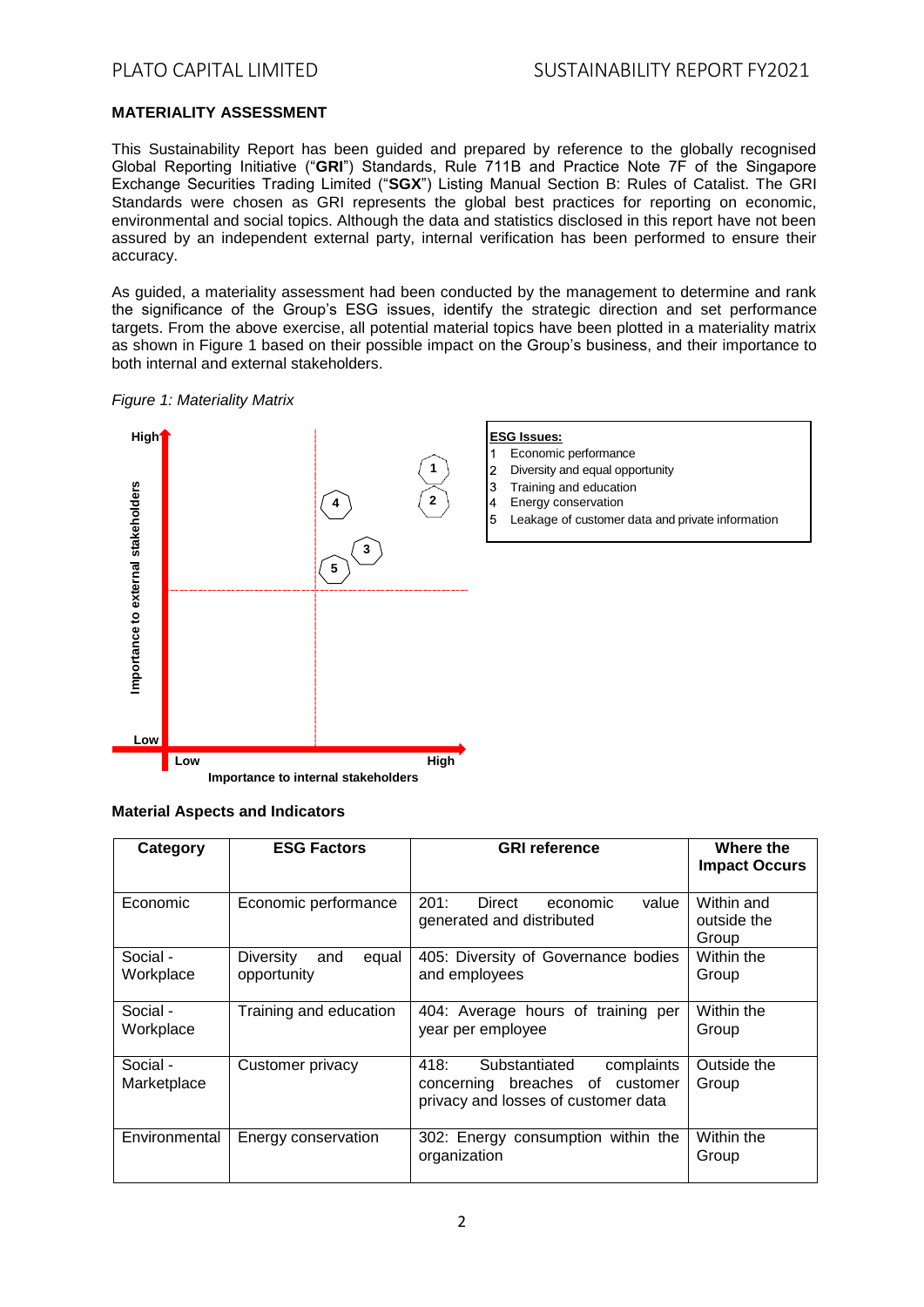# **ECONOMIC**

### **Economic Performance**

The year 2021 was another challenging year for the Group in light of the continued impact of the COVID-19 pandemic. With the implementation of effective operational and cost control measures to emerge from the pandemic, the Group experienced a lower loss of \$0.36 million in FY2021, compared to a loss of \$1.40 million in the previous financial year ended 31 December 2020 ("**FY2020**").

For more details on financial performance for FY2021, please refer to the Chairman's Statement on page 3 and the Group's financial statements on pages 44 to 107 of the Company's Annual Report 2021 despatched to shareholders of the Company on 13 April 2022.

#### **SOCIAL**

#### **Diversity and Equal Opportunity**

Employees are the key driver of an organisation to ensure sustainable business growth. The Group offers equal employment opportunities to all regardless of race, ethnicity, gender or age group. The Group strives to achieve workforce diversity and encourage our employees to work beyond the statutory retirement age of 60.

As at 31 December 2021, the Group has a workforce of 12 permanent employees (as at 31 December 2020: 17 permanent employees). The decrease in the number of permanent employees was due to the decision to cease the Group's information technology operations with effect from 1 January 2022, as announced on 3 December 2021 by the Company.

On gender diversity, due to the nature of our business, the workforce is predominantly female. As at 31 December 2021, the percentage of female to total permanent employees is 75% (as at 31 December 2020: 65%).

On age diversity, matured workers are valued for their working experiences, skills and knowledge. As at 31 December 2021, 67% (as at 31 December 2020: 53%) of our permanent employees are in the preferred category of the 30 to 50 age group.

*Figure 2: Workforce Composition in FY2021* 

| <b>By Gender</b> | <b>Total</b><br><b>Headcount</b> | %    | <b>By Age Group</b> | <b>Total</b><br><b>Headcount</b> | %    |
|------------------|----------------------------------|------|---------------------|----------------------------------|------|
| Malel            |                                  | 25%  | under 30 years old  |                                  | 8%   |
| Female           |                                  | 75%  | $30 - 50$ years old |                                  | 67%  |
| <b>Total</b>     | 12                               | 100% | over 50 years old   |                                  | 25%  |
|                  |                                  |      | <b>Total</b>        | 12                               | 100% |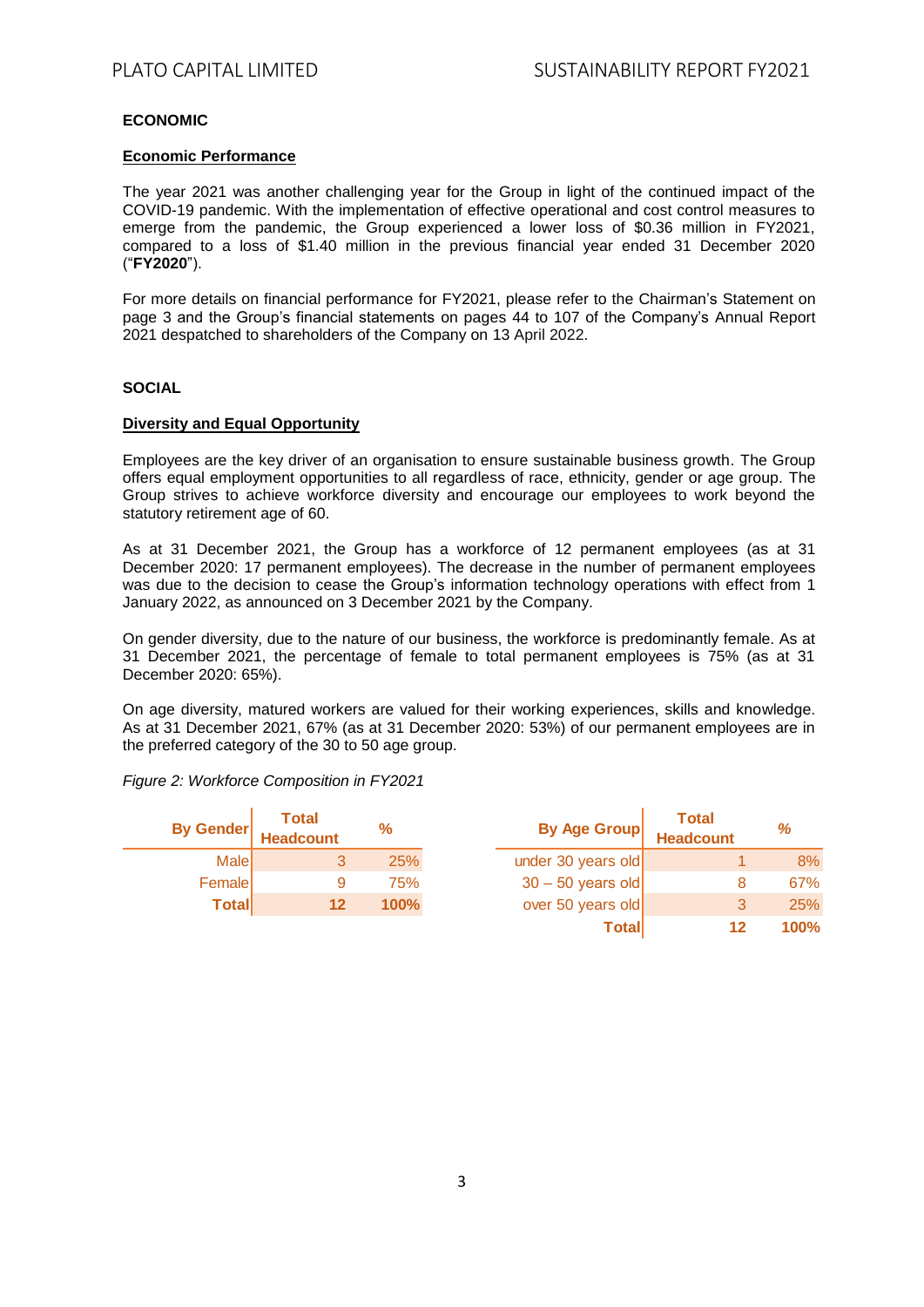# **SOCIAL (continued)**

#### **Diversity and Equal Opportunity (continued)**



On talent attraction and retention, the Group practices fair and equal employment opportunities based on qualifications, working experiences, skills and competency of employees. For existing employees, the Group reviews remuneration and staff benefits on an annual basis based on the employee's job performance and reference to the market rate and conditions, aimed to create a productive and motivated workforce*.* The Group is also committed to protect and respect the human rights of employees in accordance with the relevant laws and regulations as well as ensuring the employees' safety and well-being.

The Group has a whistle-blowing policy that serves to provide a platform for employees to report in good faith and in confidence, without fear of reprisals and concerns about any improper conduct within the Group.

| <b>Target for FY2021</b>        | <b>Performance in FY2021</b>       | Target for FY2022               |  |
|---------------------------------|------------------------------------|---------------------------------|--|
| Maintain zero incidences of     | <b>There</b><br>reported<br>was no | Maintain zero incidences of     |  |
| labour<br>grievances<br>on.     | incidence of grievances on         | labour<br>grievances<br>on.     |  |
| human<br>rights<br>practices or | labour practices or human          | human<br>rights<br>practices or |  |
| issues.                         | rights issues.                     | issues.                         |  |

### **Training and Education**

The Group recognises that enhancing employees' skills is important towards achieving sustainability and growth of organisations. The Company strives to build a strong culture of learning and to continuously improve employees' skills through on-the-job and off-the-job trainings. The Group also encourages its employees to pursue continuous professional development to gain further qualifications.

The COVID-19 pandemic has triggered new ways of learning. The Company continued to upskill our employees during this period as they acquired new knowledge through virtual learning programmes completed on the e-learning platforms and through videoconferencing. These programmes include accounting short courses and job specific training.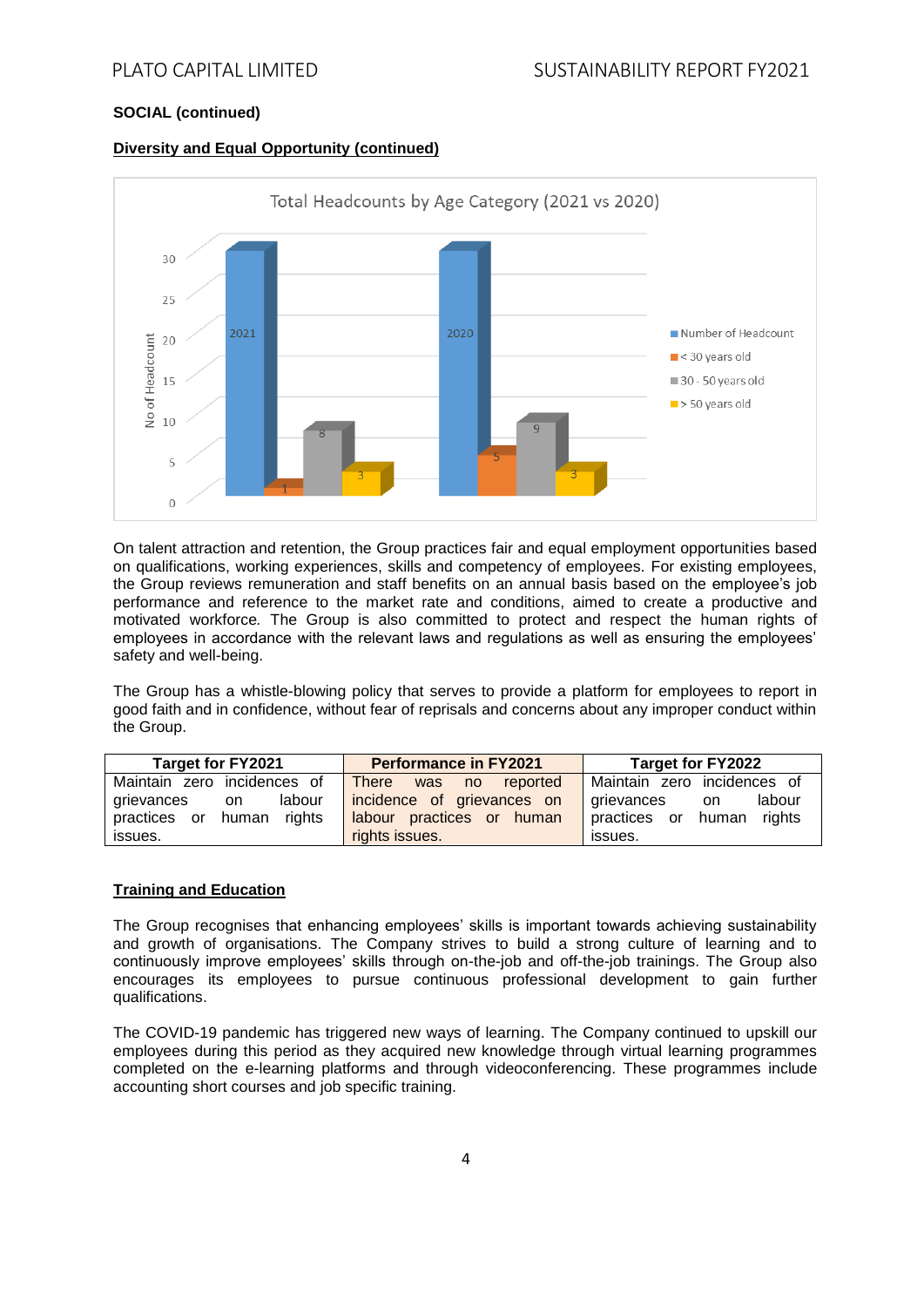# **SOCIAL (continued)**

## **Training and Education (continued)**

Total employees' participation in training programmes in FY2021 totalled 97 hours (average 8 training hours per employee) as compared to 64 hours (average 4 training hours per employee) in FY2020. The distribution of the average training hours per employee by gender is as follows:

### *Figure 3: Average Training Hours in FY2021*

| <b>Training hours</b>                       | <b>FY2021</b> | <b>FY2020</b> |
|---------------------------------------------|---------------|---------------|
| Average training hours per employee         | 8             |               |
| Average traning hours by gender             |               |               |
| - Male                                      | 12            |               |
| - Female                                    |               |               |
| Average training hours by employee category |               |               |
| - Executive                                 | 23            | 13            |
| - Non-Executive                             |               |               |

The Group will continue to encourage its employees to attend trainings and aim to maintain the average training hours per employee of 8 hours in FY2022.

| <b>Target for FY2021</b>                              | <b>Performance in FY2021</b>                                                   | <b>Target for FY2022</b>                                                |  |
|-------------------------------------------------------|--------------------------------------------------------------------------------|-------------------------------------------------------------------------|--|
| Average training hours<br>per<br>employee of 8 hours. | Recorded an average of 8<br>training<br><b>of</b><br>hours<br>per<br>employee. | training<br>Maintain<br>average<br>per employee of 8<br>hours<br>hours. |  |

### **Customer Privacy**

The Group strives to raise customer satisfaction by offering good service to our customers and responding to their feedback promptly.

The Group is committed to ensuring customers' personal data are kept confidential in compliance with Singapore Personal Data Protection Act, 2012 and Malaysia Personal Data Protection Act, 2010. The Company highly respects personal data privacy and will not disclose these data without consent unless it is required by the law.

| <b>Target for FY2021</b>       | <b>Performance in FY2021</b>           | <b>Target for FY2022</b>          |  |
|--------------------------------|----------------------------------------|-----------------------------------|--|
| Maintain<br>complaints<br>zero | <b>There</b><br>reported<br>were<br>no | Maintain<br>complaints<br>zero    |  |
| concerning<br>breaches<br>or   | complaints<br>concerning               | concerning<br>breaches<br>or      |  |
| data<br>leakage of<br>customer | breaches<br>leakage<br>of<br><b>or</b> | data<br>οf<br>leakage<br>customer |  |
| privacy.                       | customer data privacy.                 | privacy.                          |  |